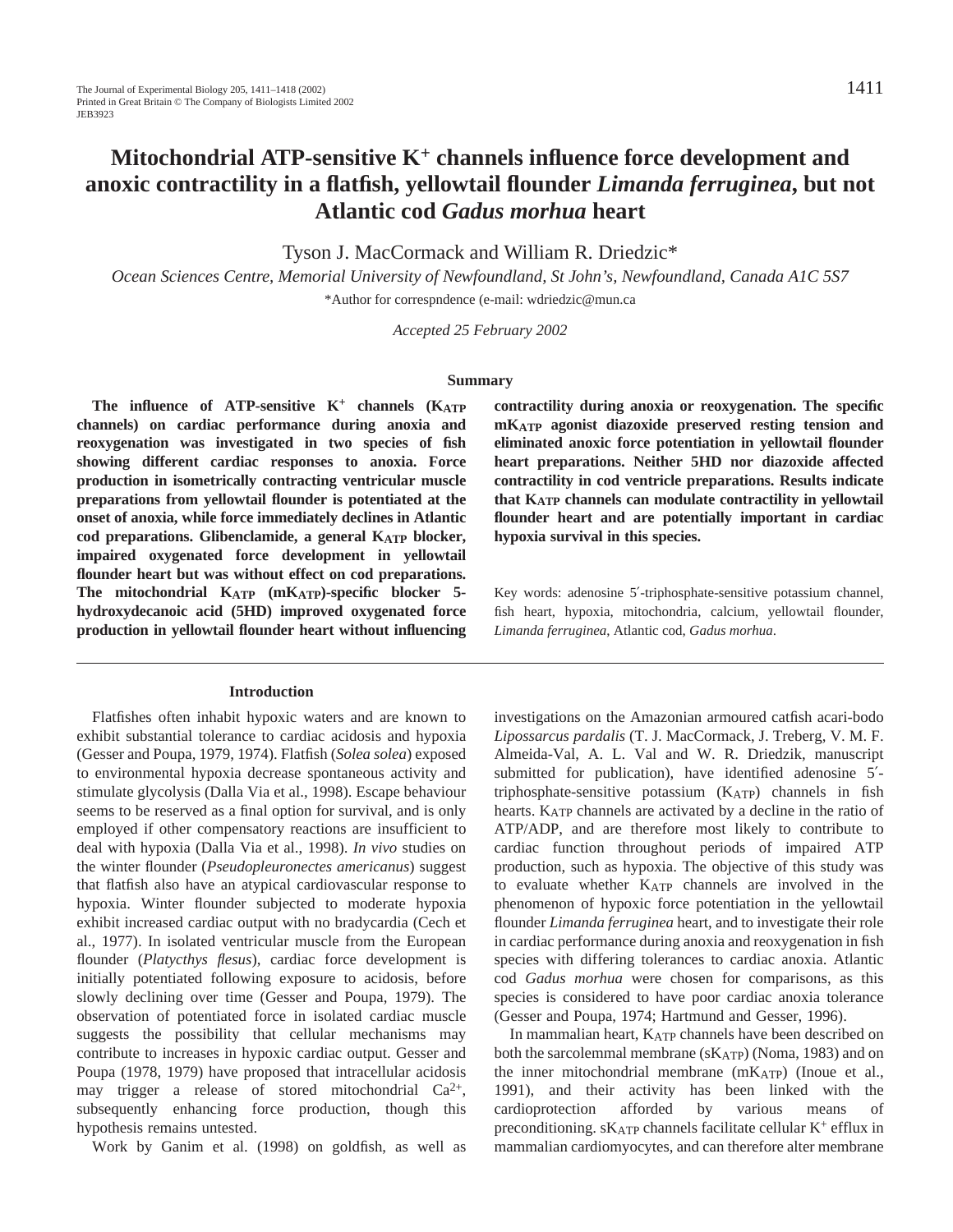# 1412 T. J. MacCormack and W. R. Driedzic

electrical properties such as the action potential (Ganim et al., 1998) and extracellular  $K^+$  concentrations (Kantor et al., 1990; Venkatesh et al., 1991; Wilde et al., 1990). mKATP channels allow mitochondrial  $K^+$  influx, leading to decreasing inner mitochondrial membrane potential and swelling of the matrix in rat heart. Depolarisation also affects mitochondrial  $Ca^{2+}$ handling (Holmuhamedov et al., 1999), increases respiration and alters the rate of mitochondrial ATP synthesis (Holmuhamedov et al., 1998, Eells et al., 2000). Despite extensive study in mammals, it is still not clear whether the hypoxic cardioprotection associated with activated KATP channels is mediated by sarcolemmal or mitochondrial channels, or whether both play an important part (Sato et al., 2000; reviewed by Gross and Fryer, 1999).

Differences in excitation–contraction (E–C) coupling between fish and mammalian cardiac muscle may contribute to significant differences in the functional role of KATP channels in fish cardiomyocytes. Unlike mammalian cardiomyocytes, which derive the  $Ca^{2+}$  needed for contraction largely from intracellular stores such as the sarcoplasmic reticulum (SR), fish cardiomyocytes rely heavily on transsarcolemmal  $Ca^{2+}$  influx to achieve contraction (Vornanen, 1998, 1999). The dependence of fish cardiomyocytes on sarcolemmal  $Ca^{2+}$  flux enhances the importance of membranebound ion channels and transporters in controlling contractility. The role of  $K_{ATP}$  channels in fish cardiomyocytes may therefore, be quite different than that observed for mammals and could be important in beat-to-beat cardiac function in fish.

The contribution of KATP channels to heart performance during anoxia and reoxygenation was studied using isolated ventricular muscle strip preparations and pharmacological agents targeting sarcolemmal and mKATP channel activity. This study shows that agents altering KATP channel activity can impact on contractility in ventricular muscle from yellowtail flounder, but not Atlantic cod. Species-specific differences in fish cardiac KATP channels may have implications in anaerobic heart performance.

## **Materials and methods**

Cultured yellowtail flounder *Limanda ferruginea* Storer (24 fish, body mass 108.5±5.1 g) and Atlantic cod *Gadus morhua* L. (22 fish, body mass 391.0±99.9 g) were maintained in aerated, flow-through seawater tanks at between 5 and 8 °C and natural photoperiod. Yellowtail flounder were held in either 215 or 12001 tanks and fed commercial feed, while cod were held in 81001 tanks and fed either commercial feed or frozen herring. All fish were acclimated for at least 1 month before use.

## *Tissue preparation*

Animals were killed by a sharp blow to the head and doubly pithed. The heart was quickly excised and placed in cold, oxygenated bathing solution. The bathing medium was a standard solution for marine teleosts and included (in mmol l<sup>-1</sup>): 150 NaCl, 5.0 KCl, 0.17 MgSO<sub>4</sub>, 1.5 CaCl<sub>2</sub>, 0.17 NaH<sub>2</sub>PO<sub>4</sub>, 2.33 Na<sub>2</sub>HPO<sub>4</sub>, 11.0 NaHCO<sub>3</sub>, with pH set to 7.8 at 6 °C. Glucose (5.0 mmol  $1^{-1}$ ) was added as a metabolic fuel (Driedzic and Bailey, 1994). The ventricle was dissected free of the atrium and bulbous arteriosus, bisected, and a strip approximately 1.5 mm wide and <10 mm in length was cut longitudinally from each section.

Preparations were mounted vertically in a tissue bath using a Plexiglas clamp and affixed to a Harvard Apparatus (South Natick, MA, USA) isometric force transducer (Model 60- 2994) with 3-0 surgical silk. Each chamber contained 30 ml of bathing medium held at  $6^{\circ}$ C and gassed with either 0.5 % CO<sub>2</sub>, balance  $O_2$  (oxygenated) or 0.5%  $CO_2$ , balance N<sub>2</sub> (anoxia). Ganim et al.  $(1998)$  have shown that  $K_{ATP}$  channels are sensitive to acclimation temperature in fish, so in an attempt to reflect physiological conditions, experiments were run close to the acclimation temperature of the animals. Each preparation was subjected to only one treatment and run in parallel with appropriate control preparations in each instance.

Strips were positioned between platinum electrodes on the Plexiglas clamp and stimulated to contract by field stimulation using a Grass model S9 stimulator with voltage set at 150 % threshold and 5 ms duration. Strips were stretched to optimum length for maximum force production and allowed 30 min to stabilise at a pacing rate of 0.2 Hz. Pacing frequency was 0.2 Hz for all experiments and spontaneously contracting strips were eliminated from statistical analysis. Free-swimming Atlantic cod at a temperature similar to that used in the present study (6.4 °C) were found to have heart rates of approximately 0.33 Hz under normoxic conditions (Claireaux et al., 1995). Heart rate is not available for yellowtail flounder but in a similar species, *Pseudopleuronectes americanus*, heart rate was about 0.6 Hz under normoxia at 10 °C (Cech et al., 1977). Since ventricle strip preparations in the present study were made to contract at their maximum level of force development, a lower pacing frequency of 0.2 Hz was chosen to compensate for possible increases on energy demand in the tissue. This pacing frequency also facilitated comparisons with existing data on cardiac performance in other flatfish and Atlantic cod (Gesser and Poupa, 1974).

Anoxic conditions were induced rapidly and reversibly by replacing the oxygenated medium in the tissue bath with nitrogen-gassed medium. A reservoir of medium was maintained at 6°C in a water-jacketed condenser and equilibrated with  $0.5\%$  CO<sub>2</sub>, balance N<sub>2</sub>. During the switch to anoxia, the tissue bath was gassed with  $0.5\%$  CO<sub>2</sub>, balance N<sub>2</sub> and flushed with 150 ml of anoxic medium. Mechanical disturbance was minimal during the switch, and preliminary experiments using a reservoir of oxygenated medium found the process had no effect on force development or the contractile characteristics of the preparation. The switch from oxygenated to anoxic medium required <1 min and dissolved oxygen in the bath was routinely  $\langle 0.1 \text{ mg} \, \text{L}^{-1}$ . To achieve reoxygenation the bath was gassed with  $0.5\%$  CO<sub>2</sub>, balance O<sub>2</sub>, resulting in saturation within approximately 1 min.

The response of ventricular muscle to anoxia and reoxygenation was first assessed in the absence of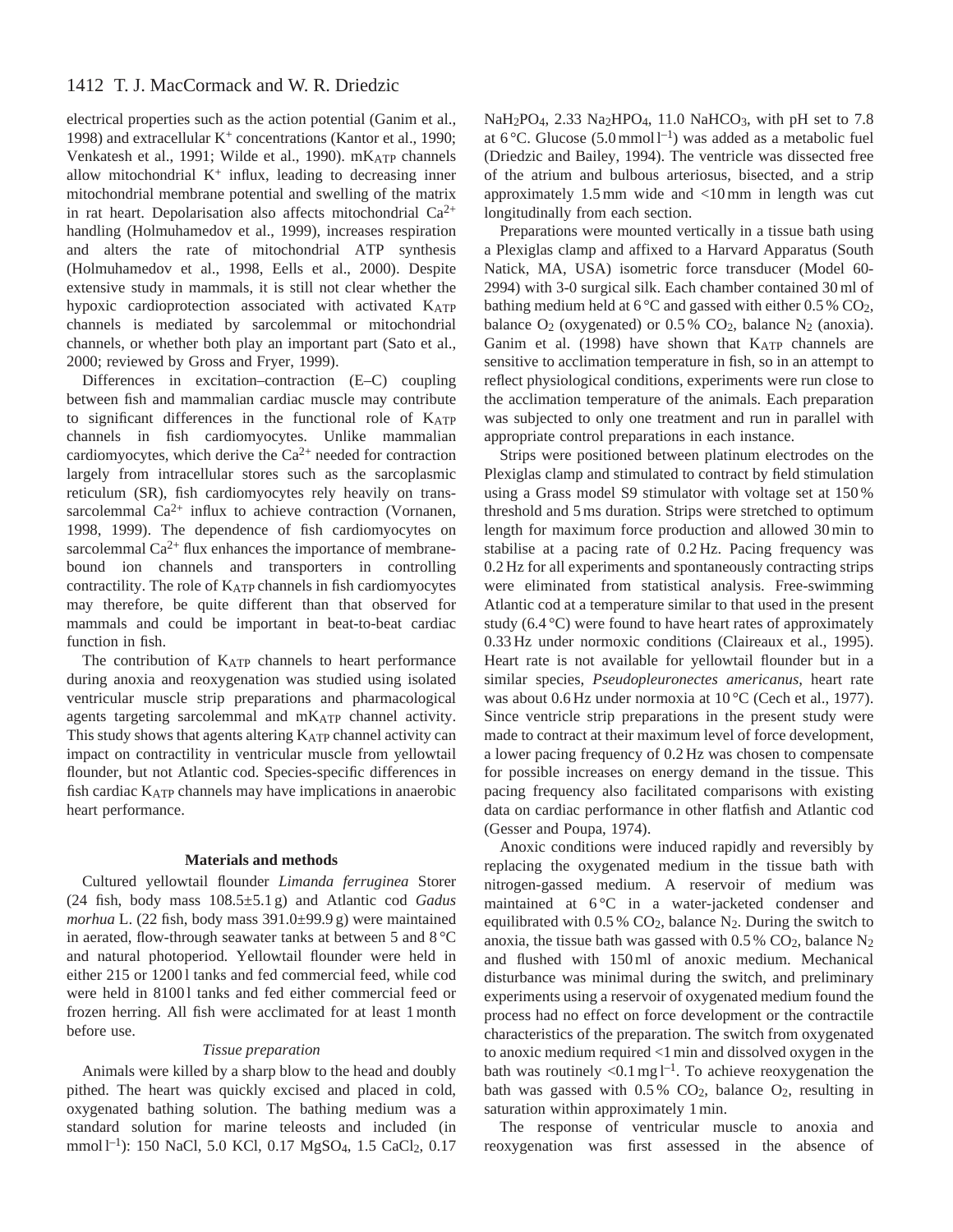pharmacological agents. Control strips were gassed with 0.5 %  $CO<sub>2</sub>$ , balance  $O<sub>2</sub>$  for 85 min while treatment preparations were subjected to a 35 min period of anoxia followed by 30 min of reoxygenation.

The contribution of KATP channels to contractility in ventricular muscle from yellowtail flounder and cod during anoxia and reoxygenation was next assessed using glibenclamide, an inhibitor of both sarcolemmal and  $mK_{ATP}$ channels (Hu et al., 1999). Both control and treatment strips were subjected to a 35 min period of anoxia followed by 30 min of reoxygenation. Glibenclamide  $(5 \mu \text{mol})^{-1}$  was initially applied to the treatment bath during the first minute following stabilisation with the control bath receiving vehicle dimethylsulfoxide (DMSO). Chemicals were reapplied immediately following the switch to anoxia, to maintain a constant concentration in the bath.

The functional contribution of  $mK_{ATP}$  channels in the yellowtail flounder heart was next investigated using sodium 5-hydroxydecanoic acid (5HD), a highly specific inhibitor of mKATP channel function. Trials were as above with  $100 \mu$ mol l<sup>-1</sup> 5HD (Sato et al., 2000) added to the treatment bath in each instance and run parallel to untreated preparations.

Diazoxide  $(50 \mu \text{mol})^{-1}$ ; Hu et al., 1999), a specific mKATP channel opener, was also used to assess the effects of mKATP channels in anaerobic performance and recovery in ventricular strips from yellowtail flounder and Atlantic cod. Control preparations received vehicle DMSO. Doses for all agents were chosen from the lower end of the range of concentrations commonly used in mammalian studies, in order to minimise the risk of toxic side effects.

#### *Drugs*

All chemicals were purchased from Sigma (St Louis, MO, USA) with the exception of 5HD, which was purchased from ICN Biomedicals (Aurora, OH, USA). Stock solutions of glibenclamide  $(5 \text{ mmol } l^{-1})$  and diazoxide  $(18 \text{ mmol }1^{-1})$  were prepared in DMSO and stored at –20 °C in aliquots until just before use. A  $100$  mmol  $l^{-1}$  stock solution of 5HD was prepared in bathing medium and frozen in portions until just before use. All chemicals were pipetted directly into the tissue bath.

# *Data analysis and statistics*

Force transducers were interfaced to a MacLab/2E computerised unit and data were collected online using the accompanying Chart software for Macintosh. Data were recorded for a duration of 30 s at 5 min intervals, and statistical analysis is based on the average of six contractions at each recording interval. Peak tension (% force) and resting tension were calculated using Microsoft Excel, and are expressed as a percent of initial tension development. Data from untreated, anoxia/ reoxygenation trials were pooled for more accurate comparisons with untreated oxygenated preparations and 5HDtreated preparations. Anoxia/reoxygenation trials in which DMSO was applied to preparations were also pooled for comparisons against glibenclamide- and diazoxide-treated strips. Statistical analysis of data was performed using SPSS version 10.1 for Windows. The significance of changes in % force and resting tension between treatments was tested using a parametric repeated measures analysis. Within treatment differences were tested using a one-way analysis of variance (ANOVA). *P* values of less than 0.05 were considered to be statistically significant.

#### **Results**

### *Anoxia/reoxygenation*

## *Yellowtail flounder*

Fig. 1 shows peak tension and resting tension for untreated ventricular preparations from yellowtail flounder and Atlantic cod exposed to anoxia and reoxygenation. Ventricle strips from yellowtail flounder showed a consistent decay in force



Fig. 1. Twitch force and resting tension for ventricular preparations from yellowtail flounder (A) and Atlantic cod (B) exposed to oxygenated conditions  $(\triangle)$  (flounder, *N*=6; cod, *N*=5) and to 35 min of anoxia followed by reoxygenation  $\left( \bullet \right)$  (*N*=10, for both species). Arrows indicate times at which anoxia was induced  $(N_2)$  (20 min) and when preparations were reoxygenated  $(O<sub>2</sub>)$  (55 min). 'a' indicates significant difference between treatments. 'b' indicates a significant decrease or increase from measurements within the treatment taken 5 min beforehand.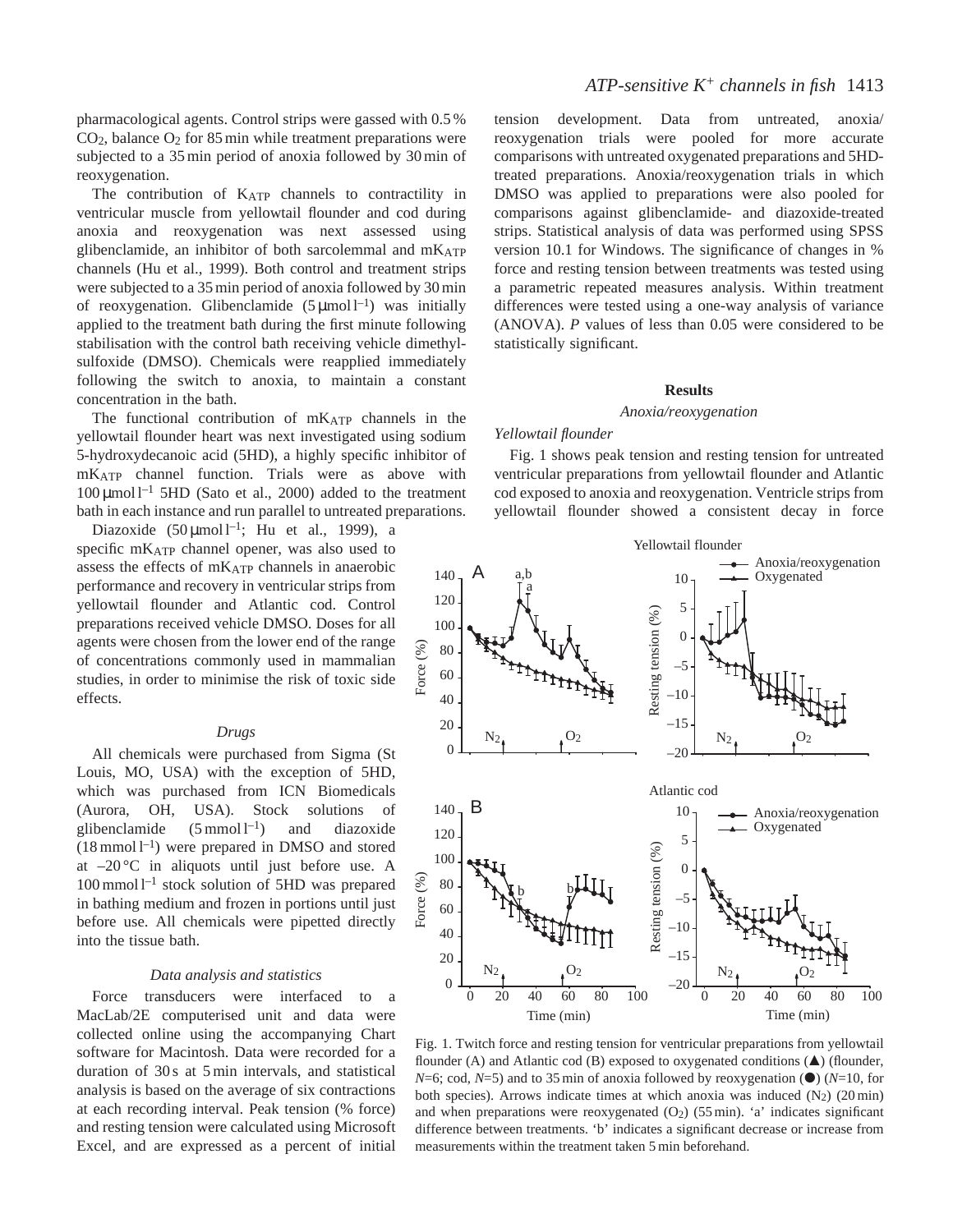# 1414 T. J. MacCormack and W. R. Driedzic

development under oxygenated conditions to approximately 50 % of initial after 85 min. Resting tension also fell by about 10 % during oxygenation. Resetting to the initial resting length of the ventricular strip after 85 min restored about 10 % of force, as the preparation moved back to the apex of the force–length curve (data not shown). In similar experiments on another species of flounder, *Platichthys flesus*, ventricle preparations under oxygenated conditions at 12 °C exhibited a decline in force development of approximately 16 % over 30 min (Gesser and Poupa, 1979; Gesser and Jørgensen, 1982).

Force production increased significantly above oxygenated levels in yellowtail flounder following exposure to anoxia, peaking at 122±13 % after 10 min. Force then declined over the balance of the anoxic period, but remained above levels observed for oxygenated preparations. Force recovered significantly above anoxic levels at reoxygenation before continuing to decline at a rate approximately equal to that observed before reoxygenation. Resting tension consistently fell rapidly by approximately 10 % during the initial 10 min of anoxia, before stabilising and diminishing at a rate similar to oxygenated controls. Reoxygenation did not affect resting tension.

# *Atlantic cod*

Ventricle strips from cod exhibited a decay in force production and resting tension under oxygenated conditions similar to that observed for yellowtail flounder. In previous experiments on Atlantic cod, ventricle preparations under oxygenated conditions lost between 10 and 15 % of force development over 30 min (Gesser and Jørgensen, 1982; Hartmund and Gesser, 1996). Exposing preparations to anoxia resulted in a significant decline in force production relative to pre-anoxic levels, falling to 34.6±6.3 % of initial after 30 min. Anoxic force development was not significantly different from that observed for oxygenated controls. Following reoxygenation, force recovered to levels much higher than those observed for oxygenated controls (78.3±10.9 % compared with 46.0±15.4 %). Although preparations showed significant force recovery relative to anoxic levels, recovery was non-significant when compared with oxygenated preparations, owing to high variation in the recovering strips. Cod preparations did not exhibit the same rapid decay in resting tension at the onset of anoxia, as was observed for yellowtail flounder preparations, and were generally unaffected by anoxia or reoxygenation.

# *KATP contribution*

### *Yellowtail flounder*

Fig. 2 shows peak tension and resting tension data for yellowtail flounder ventricle preparations exposed to anoxia and reoxygenation and treated with agents to alter KATPchannel activity. Fig. 2A shows that the response to DMSO (vehicle for glibenclamide and diazoxide) alone is no different from untreated preparations, and confirms the biphasic pattern of force development following anoxia and reoxygenation. Blocking KATP channels with glibenclamide (Fig. 2B)

decreased force production significantly under oxygenated conditions in preparations from yellowtail flounder. The inset graph (Fig. 2B) illustrates the specific effects of glibenclamide treatment on force development (% force from glibenclamide treated strips minus % force from DMSO treated strips over time). Despite an overall decrease in force development, preparations continued to respond similarly to anoxia and reoxygenation. Glibenclamide had no effect on resting tension in yellowtail flounder ventricle preparations.

The mK<sub>ATP</sub> channel agonist diazoxide significantly eliminated the potentiation of force production observed in untreated preparations exposed to anoxia (Fig. 2C). The inset graph (Fig. 2C) shows the specific effects of diazoxide treatment on force development (% force from diazoxidetreated preparations − % force from DMSO-treated preparations over time). Diazoxide-treated preparations did show significant force recovery over anoxic levels when reoxygenated, but still tended to be weaker than untreated strips. Resting tension also tended to be more stable during anoxia in diazoxide-treated strips, with no rapid decline observed at the onset of anoxia. However, differences were not statistically significant. Inhibiting mKATP channels with 5HD (Fig. 2D) initially preserved force development under oxygenation in yellowtail flounder heart preparations. As 5HD was dissolved in bathing medium, the appropriate controls for this treatment are presented in Fig. 1A. 5HD did not significantly affect peak tension or resting tension during anoxia and reoxygenation. The inset graph (Fig. 2D) shows the specific effects of 5HD treatment on force development (% force from 5HD treated strips minus % force from untreated control strips over time).

#### *Atlantic cod*

Fig. 3 gives force and resting tension for Atlantic cod ventricular muscle preparations exposed to anoxia and reoxygenation and treated with agents to alter KATP channel activity. Glibenclamide, diazoxide and 5HD had no noticeable influence on force development or resting tension in cod ventricle preparations under the conditions tested. Force development in all preparations decreases under anoxia to approximately 33 % of the initial value. Upon reoxygenation, strips immediately recover to approximately 88 % of initial force development.

#### **Discussion**

Isolated ventricular preparations from yellowtail flounder and Atlantic cod were tracked for 85 min. Even under oxygenated conditions, preparations from both species showed a decrease in force production in association with decreased resting tension during this period. A component of force loss was recovered by resetting resting tension to initial levels, indicating that the preparation had lengthened and was no longer stretched to its optimum length for peak force production. Previous experiments on both flounder and Atlantic cod have shown similar declines in force development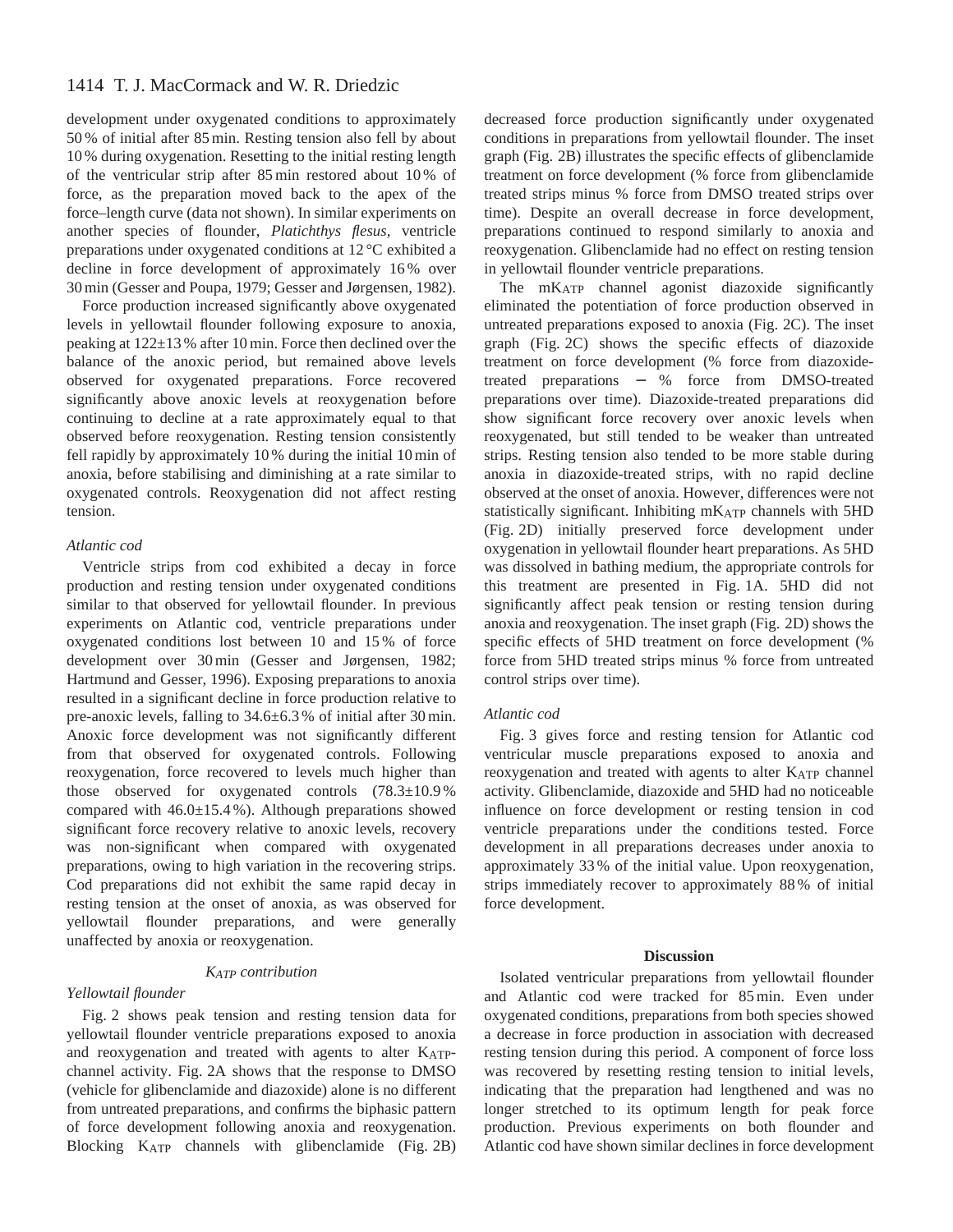under oxygenated conditions (Gesser and Poupa, 1979; Gesser and Jørgensen, 1982; Hartmund and Gesser, 1996). The mechanisms that underlie the observed force decay are unknown. Several possibilities that could contribute to force loss include osmotic pressure or the absence of something important from the perfusion medium. Overall, a decline in force should not detract from a qualitative assessment of the hypoxia/recovery response or the potential functionality of mKATP channels.

In Atlantic cod ventricular preparations, anoxia initially results in a loss in force development followed by a stabilisation. In previous investigations on Atlantic cod (Gesser and Poupa, 1974; Hartmund and Gesser, 1996) in which anoxia was simulated at 15 °C using sodium cyanide, a much more rapid decline in force development was observed, followed by a similar stabilisation. Given that anoxia should be induced more gradually using only  $N_2$ , and that test temperature (6 °C) was lower in the current study, the slower time course of force decay and stabilisation agrees well with existing data. Resting tension declined slightly during oxygenation in cod preparations, subsequently stabilising during anoxia. Force development under anoxia was not substantially different from control preparations. *In vivo*, Atlantic cod show a

Fig. 2. Twitch force and resting tension for ventricular preparations from yellowtail flounder subjected to anoxia and reoxygenation and treated with agents to affect KATP-channel activity. Arrows indicate times at which anoxia was induced (20 min) and when preparations were reoxygenated (55 min). (A) DMSO treated (diamonds) (*N*=13). (B) Glibenclamide-treated (squares) (*N*=8). Inset graph shows change in twitch force associated with glibenclamide treatment against time (% force from glibenclamide-treated preparations − % force from DMSO-treated preparations). (C) Diazoxide treated (hexagons) (*N*=5). Inset graph shows alterations in twitch force associated with diazoxide treatment against time (% force from diazoxide-treated preparations − % force from DMSO-treated preparations). **(**D**)** 5HD-treated (triangles) (*N*=6). Inset graph shows alterations in twitch force associated with 5HD treatment against time (% force from 5HD treated preparations − % force from untreated preparations). 'a' indicates significant difference between pharmacological treatment and appropriate control. 'b' indicates a significant change from measurements within the treatment taken 5 min beforehand.

decrease in heart rate during environmental hypoxia but maintain cardiac output by increasing stroke volume (Fritsche and Nilsson, 1989). As such, power output both *in vivo* and with our ventricular strips is defended reasonably well, presumably through anaerobic metabolism under anoxia. Reoxygenating cod preparations led to restoration of force development under all treatment conditions.

The response of yellowtail flounder heart preparations to

A DMSO treated 120 0 Resting tension (%) Re sting tension (%) 100 –10 80 Force  $(\%$ ) 60 –20 40 –30 20  $N_2$   $O_2$   $N_2$   $O_2$  $\overline{0}$  $-40$ B Glibenclamide treated  $\Omega$ 120 0 –30 Resting tension (%) Re sting tension (%) 100 a –60 a<br>L<sup>a</sup>a 0 40 80 –10 80 Force (%) 60 –20 40 –30 20  $N_2$   $O_2$  $\rm N_2$  $\theta$ –40 C 0 Diazoxide treated 120  $-30$ 0 Resting tension (%) 100 Re sting tension (%) –60 0 40 80 –10 80  $\frac{a}{\pi}$  a Force  $(\%$ ) a b 60 a<br>T<sup>a</sup> –20 40 –30 20  $N_2$   $N_2$   $N_2$   $N_2$  $\theta$ –40  $D \t 1^{20}$ 5HD treated 120 0 0 a a 100 Resting tension (%) Re sting tension (%)  $\overline{80}$ –10 80 Force (%) 60 –20 40 –30 20  $O<sub>2</sub>$  $N_2$   $O_2$  $\Omega$ –40 0 20 40 60 80 100 0 20 40 60 80 100 Time (min) Time (min)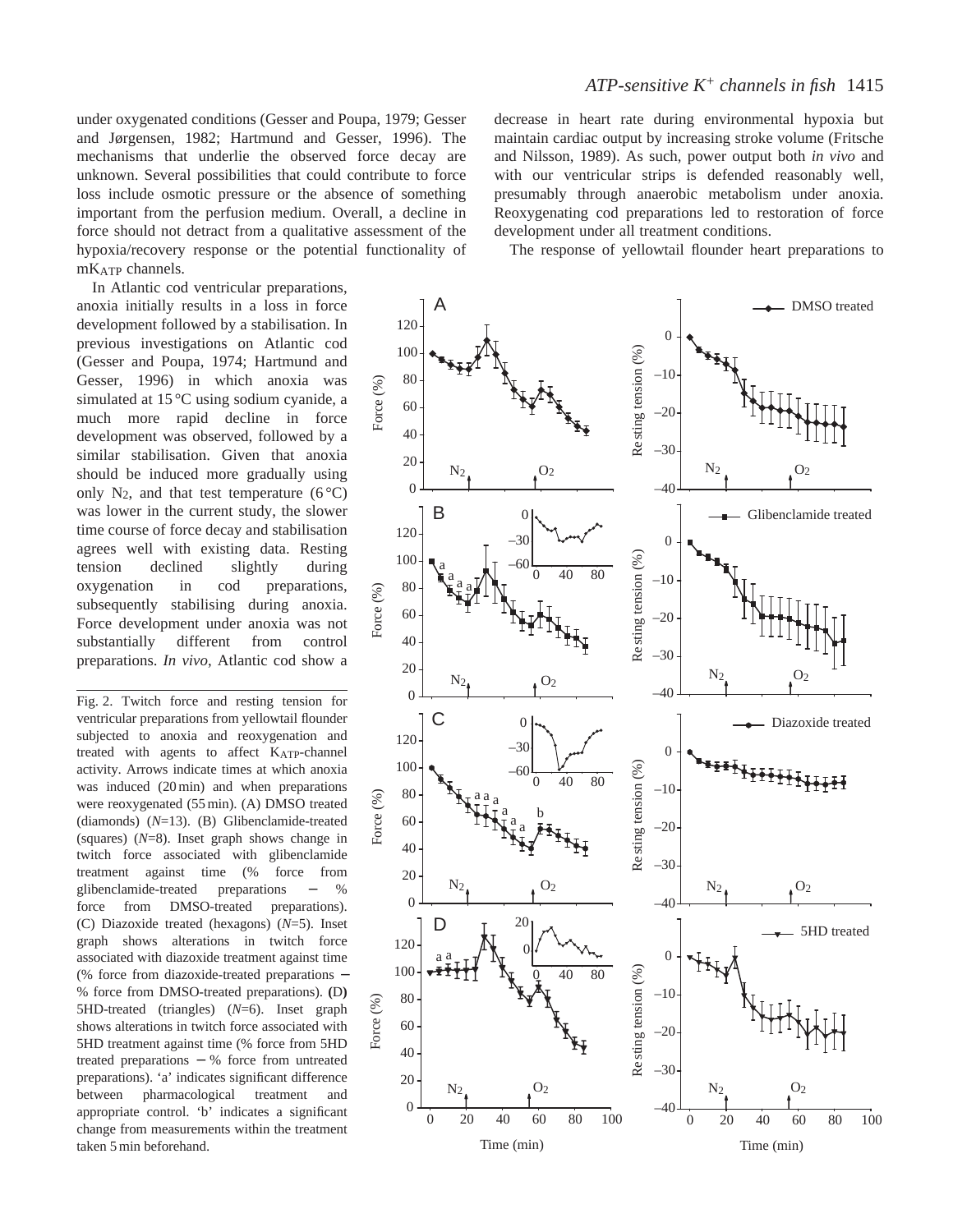anoxia was quite different than that observed in Atlantic cod preparations. A common finding in almost all experiments with yellowtail flounder (with the exception of treatment with diazoxide) is a transient but substantial potentiation of force and a decline in resting tension at the onset of anoxia. Reoxygenation leads to a small and short-lived increase in

force production followed by a decline in performance, similar to that seen in preparations maintained for an equivalent period under oxygenation. The potentiation of force shown by yellowtail flounder ventricle preparations exposed to nitrogen-induced anoxia is comparable with that shown by other species of flatfish subjected to acidosis (Gesser and Poupa, 1979; Hoglund and Gesser, 1987; Poupa and Johansen, 1975). These observations also agree well with *in vivo* studies on the winter flounder that do not display a bradycardic response and actually significantly increase cardiac output in response to hypoxia (Cech et al., 1977).

Increases in cardiac twitch force production in fish are generally agreed to result from increased intracellular  $Ca^{2+}$  levels ( $[Ca^{2+}]_i$ ) (Tibbits et al., 1991). Indirect evidence suggests that acidotic force potentiation in ectothermic vertebrates is due to a release of stored mitochondrial  $Ca^{2+}$ (Gesser and Poupa, 1978). We suggest below that the increase in force development of ventricular strips from yellowtail flounder under anoxia is also related to the release of  $Ca^{2+}$  from the mitochondria.

Our results show the presence of mKATP channels in ventricular muscle of yellowtail flounder. Under anoxic conditions, diazoxide completely eliminated the transient elevation in force development and stabilised resting tension. Acute activation of mKATP channels with diazoxide has been shown to depolarise the inner mitochondrial membrane in the rat heart at 30 °C, leading to a rapid reduction in mitochondrial  $Ca^{2+}$ content and inhibited mitochondrial  $Ca^{2+}$  uptake (Holmuhamedov et al., 1999). If the potentiation of force during anoxia in flounder is due to a bolus release of mitochondrial  $Ca^{2+}$ , then our results seem to contrast with those observed in mammals, in that the activation of mKATP channels in the flounder heart seems to stabilise  $[Ca^{2+}]$ <sub>i</sub> during anoxia. It is possible that in the flounder heart, diazoxide releases mitochondrial  $Ca<sup>2+</sup>$  more slowly than in the rat heart, probably due to the relatively extreme low temperature (6 °C) used in this experiment. Following a period of diazoxide treatment, mitochondrial  $Ca^{2+}$ content should already be reduced, so that when subjected to anoxia, any large force potentiation resulting from a bolus release of mitochondrial

 $Ca<sup>2+</sup>$  will be eliminated. The observed preservation of resting tension in diazoxide-treated preparations supports this interpretation. Changes in resting tension are thought to reflect alterations in resting  $[Ca^{2+}]$ <sub>i</sub> (Driedzic and Gesser, 1994), therefore the observed decrease in resting tension at the onset of anoxia in untreated strips would presumably be due to a



Fig. 3. Twitch force and resting tension for ventricular preparations from Atlantic cod subjected to anoxia and reoxygenation, and treated with agents to affect KATPchannel activity. Arrows indicate times at which anoxia was induced (20 min) and when preparations were reoxygenated (55 min). (A) DMSO treated (diamonds) (*N*=13). (B) Glibenclamide-treated (squares) (*N*=8). (C) Diazoxide treated (hexagons) (*N*=5). (D) 5HD-treated (triangles) (*N*=5). 'b' indicates a significant change from measurements within the treatment taken 5 min beforehand.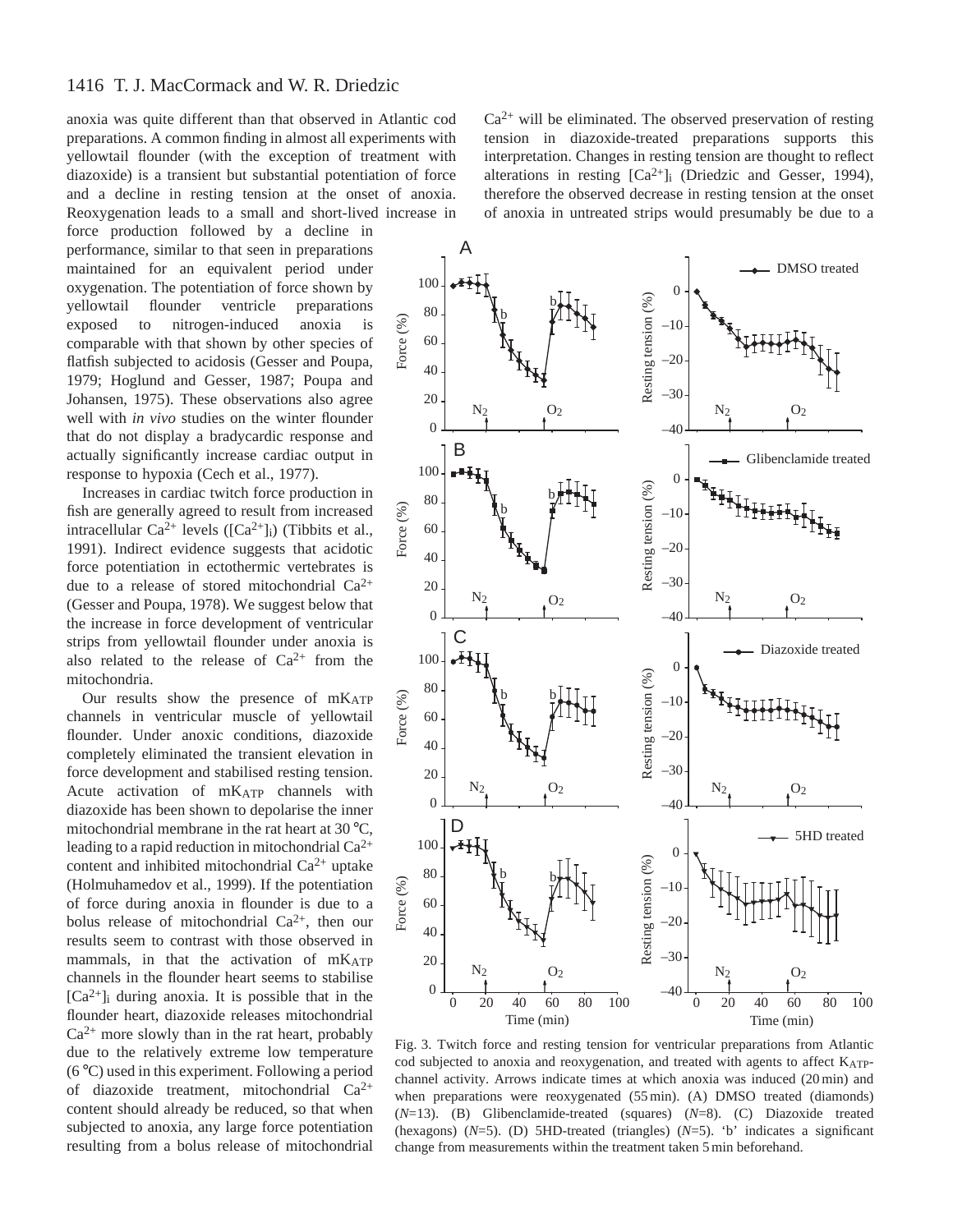decrease in  $[Ca^{2+}]$ <sub>i</sub> activity. If diazoxide treatment triggers a more gradual release of mitochondrial  $Ca^{2+}$  to the cytoplasm, it may act to protect  $[Ca^{2+}]_i$  during anoxia and overcome a net loss in activity. This could lead to the observed preservation of resting tension.

5HD, a mKATP antagonist, protected against force loss under oxygenated conditions. On the basis of available information, we are unable to suggest the mechanism for this response. The important point though is that these observations provide evidence for mKATP channels in the yellowtail flounder heart. 5HD had no impact under anoxia suggesting that  $mK_{ATP}$ channels are already closed under these conditions. This implies that energy status is maintained under anoxia through a strong anaerobic metabolism

Glibenclamide, a general KATP-channel antagonist, significantly reduced force development in flounder ventricle preparations during oxygenation, but did not affect the characteristics of force development during anoxia or recovery. This, along with the observation that 5HD seemed to have the opposite effect on twitch force development in flounder ventricle strips, suggests that the force loss incurred with glibenclamide may be a result of a sarcolemmal rather than mKATP channel contribution. sKATP channel activity increases in isolated goldfish cardiomyocytes acclimated to low temperatures (7 °C) (Ganim et al., 1998). Glibenclamide had no effect on action potential duration in goldfish myocytes when tested at the acclimation temperature (Ganim et al., 1998), but we cannot rule out the possibility that it could affect the characteristics of the action potential in yellowtail flounder cardiomyocytes. Our results suggest that sKATP channels are normally active on a beat to beat basis in the yellowtail flounder heart at this temperature and may therefore be important in the regulation of contractility.

The observation of impaired force development in glibenclamide-treated preparations is unexpected and again difficult to explain using the available literature on either mammalian or fish heart. Theoretically, blocking  $s_{\text{ATP}}$ channel activity with glibenclamide should lengthen the duration of the action potential and enhance  $Ca^{2+}$  influx through L-type channels. Inhibiting sKATP activity should decrease net cellular  $K^+$  efflux and cause the sarcolemmal membrane potential to become less polarised. A more positive membrane potential could, in turn, increase reverse  $Na^{+}/Ca^{2+}$ exchange, which has been shown to contribute a significant amount of activator  $Ca^{2+}$  at more depolarised membrane potentials in the fish heart (Vornanen, 1999). By all accounts, glibenclamide should facilitate increased twitch-force development through enhanced  $Ca^{2+}$  influx across the sarcolemmal membrane. Further investigations on the membrane events associated with sK<sub>ATP</sub> channel opening are necessary to explain this observation.

Altering KATP channel activity in cod ventricle strips did not affect force development or resting tension under any of the conditions tested. The data suggest that Atlantic cod do not have cardiac KATP channels that are sensitive to the pharmacological agents used, or that all of the factors needed

to alter channel activity are not present in this tissue. KATPchannel activity is sensitive to ATP concentration,  $Mg^{2+}$  and other nucleotide concentrations, as well as a host of other factors (Terzic et al., 1995). The characteristics of the intracellular environment in cod may lead to differences in the activation state of KATP channels, and hence the effectiveness of channel modulators in this animal. In addition, evolutionary differences within teleost fish, and between fish and mammals may influence the sensitivity of KATP channels to pharmacological manipulation.

KATP channels are known to exist in mammalian cardiac muscle; however, direct evidence of their presence in ectothermic myocardium has yet to be presented. Gamperl et al. (2001) have shown in the *in situ* rainbow trout *Oncorhynchus mykiss* heart that a 5 min period of anoxic preconditioning eliminates decreases in resting cardiac function, maximum cardiac output and maximum stroke volume associated with 15 min of anoxic exposure. Although not addressed in their study, KATP channels are generally agreed to play a key role in the cardioprotection afforded by hypoxic preconditioning in cardiac muscle (Gross and Fryer, 1999), suggesting that these channels are functional in the fish heart. Further evidence of the presence of KATP channels in ectothermic vertebrates has been provided by studies on isolated mitochondria from the frog *Rana temporaria* (St-Pierre et al., 2000). When isolated mitochondria were subjected to anoxia, membrane potential gradually declined to a new steady state. The activation of  $mK_{ATP}$  channels under hypoxia in isolated mammalian mitochondria results in a similar depolarisation of membrane potential (Holmuhamedov et al., 1998), again consistent with the contention that KATP channels are present in ectothermic vertebrates.

This study provides further evidence for the presence of KATP channels in a fish heart and the potential importance of these channels in the control of cardiac function. The novel effects of mKATP-channel modulators in yellowtail flounder heart imply differences exist in the function of this channel over those known for mammalian systems. Alterations in KATP-channel activity may be the cellular mechanism that underlies previous observations of increased hypoxic cardiac output in flatfish. For example, decreased resting tension may be associated with larger end diastolic volume. This, coupled with increased force, could lead to greater stroke volume and cardiac output. The influence of channel modulation on contractility revealed by this study also suggests a prospective role for these channels in E–C coupling in the fish heart. Future studies should address in more detail the exact means by which KATP channels influence contractility and their involvement in hypoxic cardioprotection.

This research was supported by the Natural Sciences and Engineering Research Council (NSERC) (W.R.D.). T.J.M. was supported by an NSERC post graduate fellowship. We thank Dr T. Avery for statistical advice. Ocean Sciences Centre publication number OSC-2002-03.